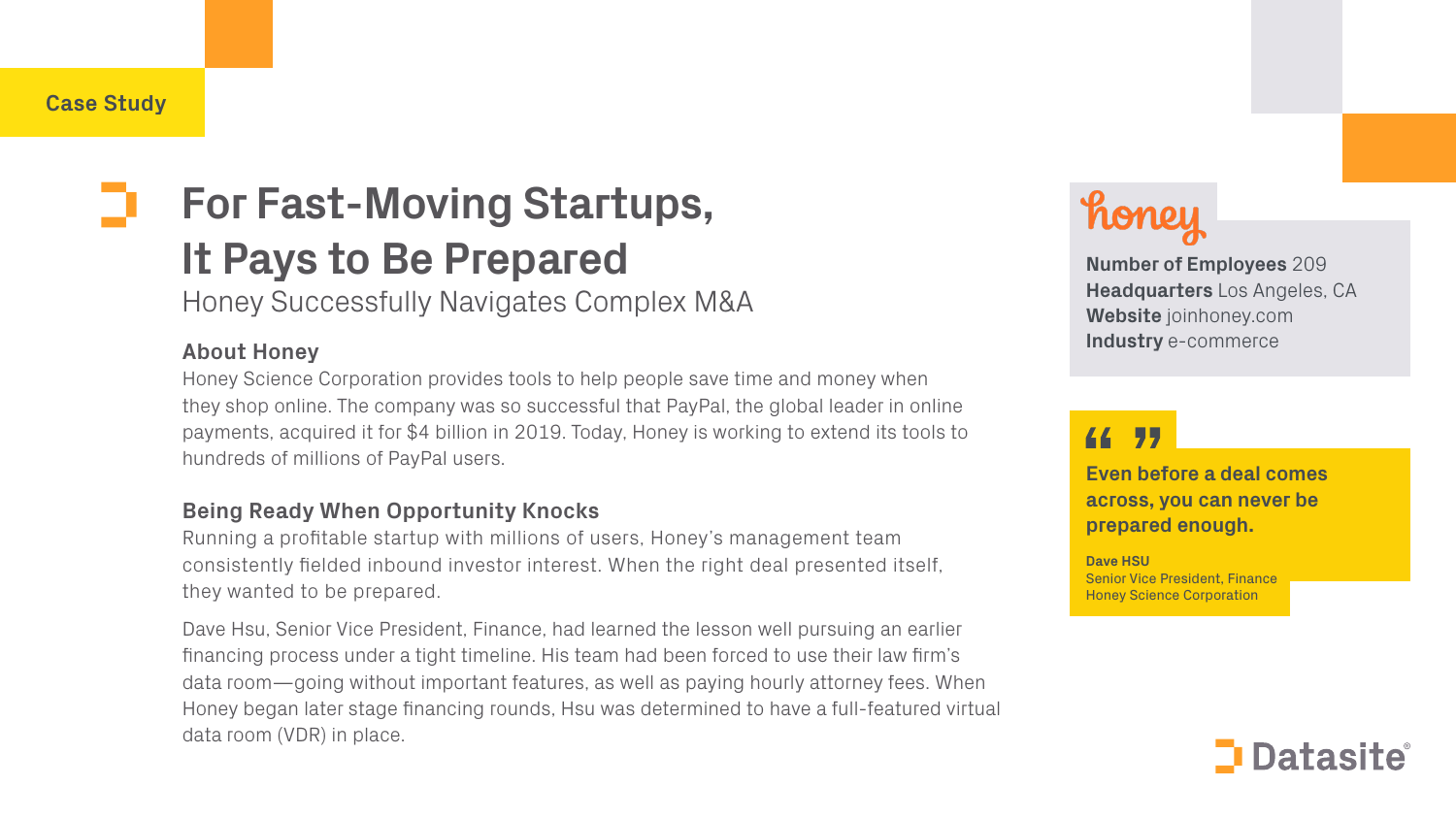### **Choosing the Right Platform**

Honey's management team knows firsthand the value of well-designed software. "We're a very productdriven company," says Hsu. "If we can provide the best possible experience to our users, then we're doing our job. We're not willing to compromise that value."

They applied the same exacting standards in choosing a VDR. Hsu wanted a platform that supported a highly organized approach to gathering and sequencing documents without being needlessly complex.

"I've been a banker and corporate development executive in a previous life, and I've used several other data rooms," he says. "I found navigating Datasite to be much more intuitive. I didn't need to read a long guide to figure out how to use it. You can just log in and find your way around."

At the same time, Datasite provided comprehensive capabilities to streamline the due diligence process. "Features like being able to monitor logins, track document activity, and manage redactions made the process much easier," says Hsu.

#### 77 44

**I found navigating Datasite to be much more intuitive. I didn't need to read a long guide to figure out how to use it. You can just log in and find your way around.**

**Dave HSU**  Senior Vice President, Finance Honey Science Corporation

## **Datasite®**

"Even before a deal comes across, you can never be prepared enough," says Hsu. "You don't want to find yourself in a financing or M&A process, scrambling to make sure everything is in order." As Honey moved from fundraising rounds to an M&A process, Hsu also anticipated that due diligence would become exponentially more complex. "It's a much more exhaustive process," he says. "From a human resources standpoint, a legal standpoint, there are just much bigger issues."